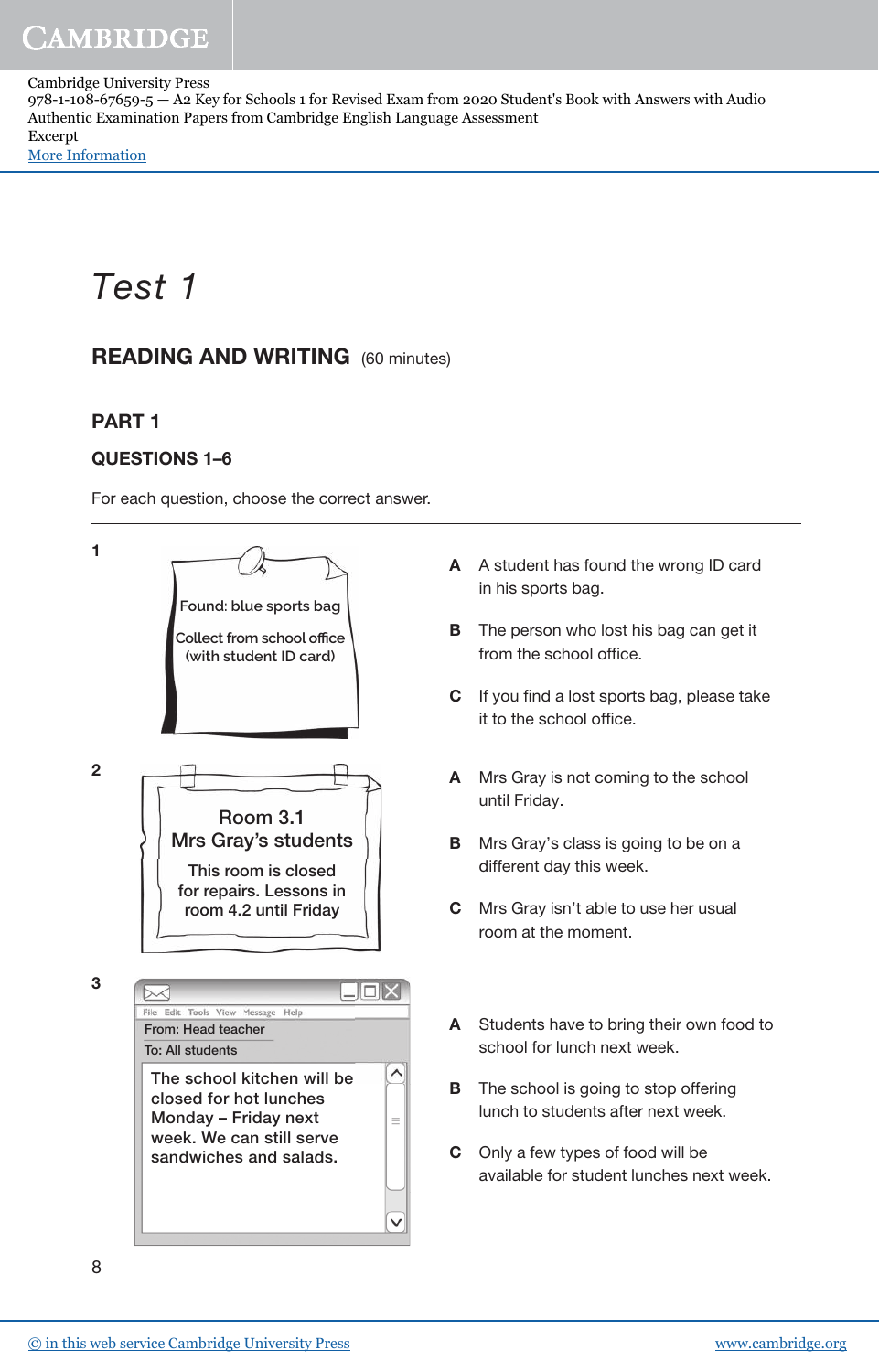#### Cambridge University Press

978-1-108-67659-5 — A2 Key for Schools 1 for Revised Exam from 2020 Student's Book with Answers with Audio Authentic Examination Papers from Cambridge English Language Assessment Excerpt

[More Information](www.cambridge.org/9781108676595)

4

5

6

Reading and Writing

 $\epsilon$ A Mark is asking Suzy if he should visit 内容の 日 08:21 her today. **B** Mark wants Suzy to help him complete Hi Suzy, their project. I've finished our history project. C Mark thinks Suzy should give the Shall I bring it round later to show project to the teacher. you before I give it to the teacher tomorrow? Mark $u$  i  $q$  w  $\circ$ P What should Tom do?  $\blacksquare$  $\blacksquare$  $\times$ ⋝⋌ File Edit Tools View Message Help From: Ben A go online to check if there are still To: Tom concert tickets available  $\widehat{\phantom{1}}$ Dad will pick us up after the **B** tell people that it is still possible for school concert. There are some tickets left on the  $\equiv$ them to come to the concert website if you know anyone who wants one. C ask if his father can collect them after the concert  $\checkmark$  $\blacksquare$  $\sim$ Edie **Tools** View Message He From: Mr Jones A Mr Jones is offering to teach club To: Photography club members members something new.  $\wedge$ Some of you have asked to learn to use software to **B** Some people have told Mr Jones they improve your pictures. If  $\equiv$ want to leave the photography club. enough people are interested, we'll start next Tuesday. **C** Mr Jones wants to find out more about

photography software.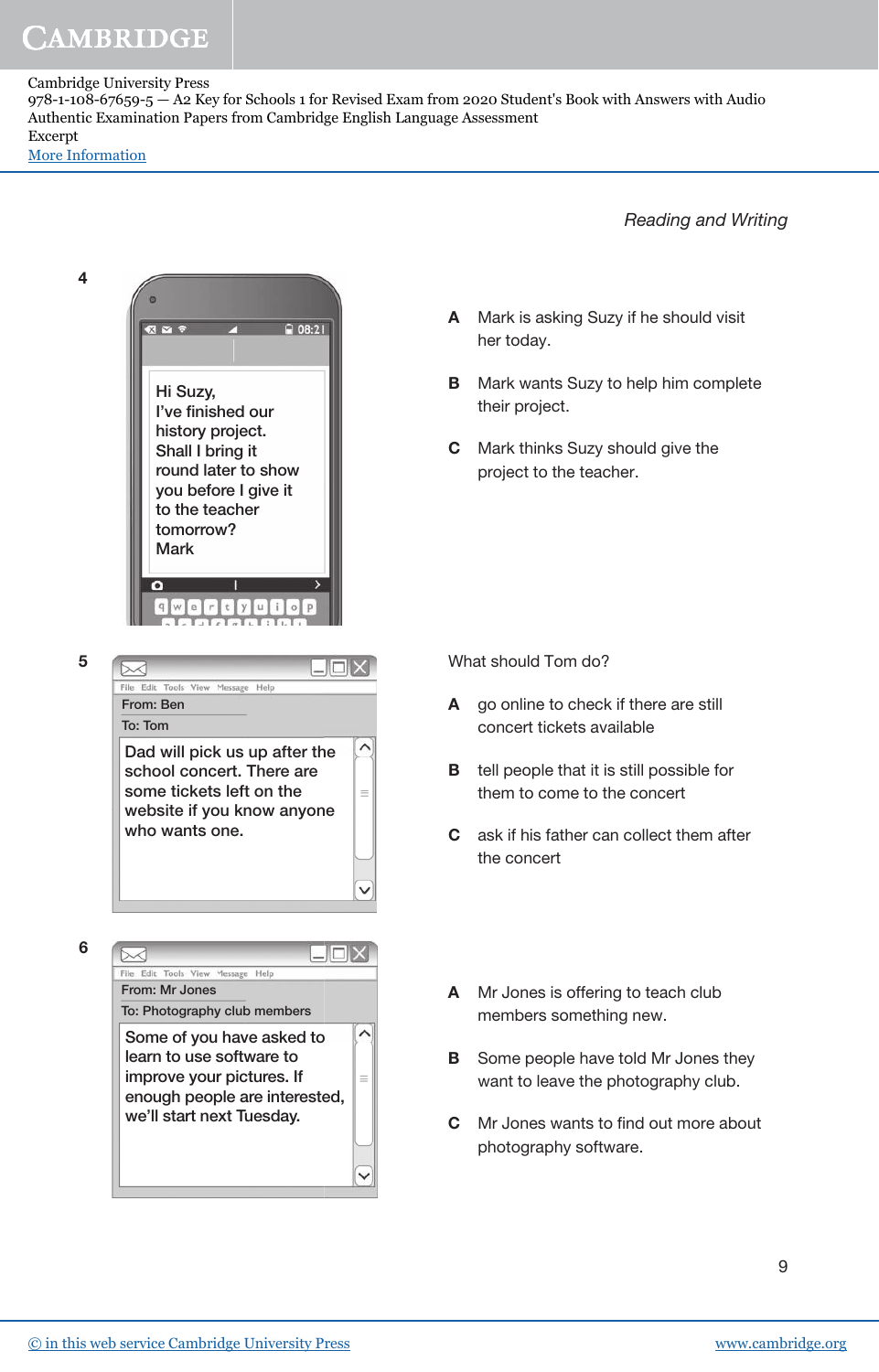Cambridge University Press

978-1-108-67659-5 — A2 Key for Schools 1 for Revised Exam from 2020 Student's Book with Answers with Audio Authentic Examination Papers from Cambridge English Language Assessment Excerpt [More Information](www.cambridge.org/9781108676595)

Test 1

#### PART 2

#### QUESTIONS 7–13

For each question, choose the correct answer.

|    |                                                                       | Jian | <b>Max</b> | Kojo |
|----|-----------------------------------------------------------------------|------|------------|------|
| 7  | Who does not like the way the book ends?                              | A    | В          | C    |
| 8  | Who enjoyed the pictures in the book?                                 | A    | B          | C    |
| 9  | Who explains how he got the book?                                     | A    | B          | C    |
| 10 | Who enjoyed learning about lives which are<br>different from his own? | A    | B          | C    |
| 11 | Who says something about what happens in<br>the story?                | A    | B          | C    |
| 12 | Who says the book is not very well-known?                             | A    | B          | C    |
| 13 | Who felt sad when he finished the book?                               | A    | B          | С    |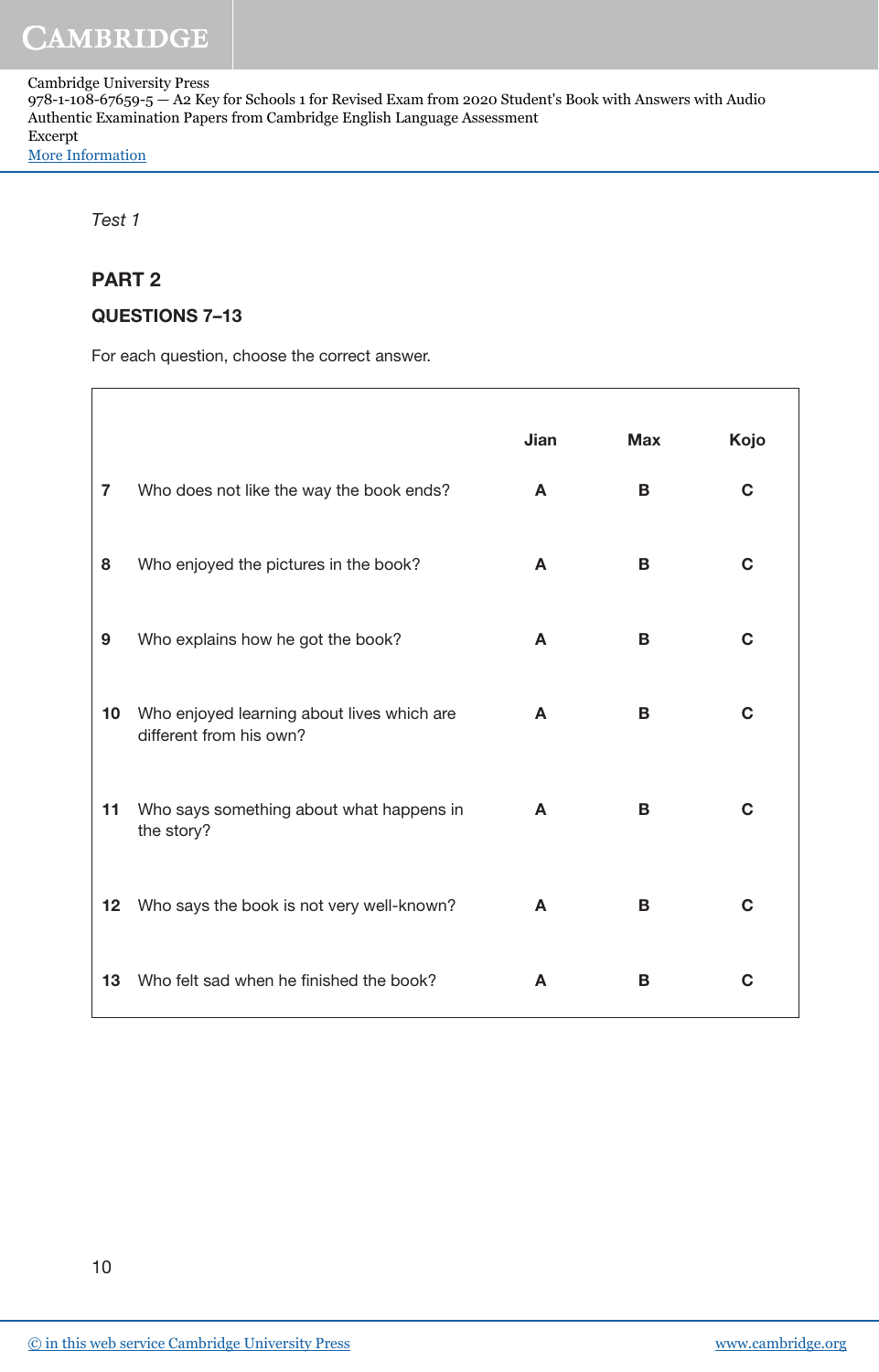Cambridge University Press 978-1-108-67659-5 — A2 Key for Schools 1 for Revised Exam from 2020 Student's Book with Answers with Audio Authentic Examination Papers from Cambridge English Language Assessment Excerpt [More Information](www.cambridge.org/9781108676595)

My favourite book

Reading and Writing

#### Jian



This well-known book was in a box of old books that a neighbour gave me. I wasn't sure about it when I picked it up because I saw the pictures and thought it was a book for little children. But I was bored, so I started reading. After a few pages I couldn't stop, and when I got to the last page, I was quite upset that there wasn't more. It's about two friends who play a game, and how it changes their lives. It's brilliant!

This was one of the first books I ever had, but it's still a favourite. Even before I could read, I loved looking at the drawings as my parents read the story to me. Now my little sister's got it, and she loves it too. The writer has become quite famous, but this is the first book she wrote, and not many people have heard of it. It's very different from the books she wrote later. I suppose what you write about changes as

**Max** 



your life changes.

Kojo



I read this book for the first time when I was about eight. One of the reasons I liked it was that it was about people growing up in a place which I knew nothing about. My friend read it too, and our ideas for games often came from this book. I read it again recently, and I still think it's great, except the last few pages. What happens in them doesn't seem real.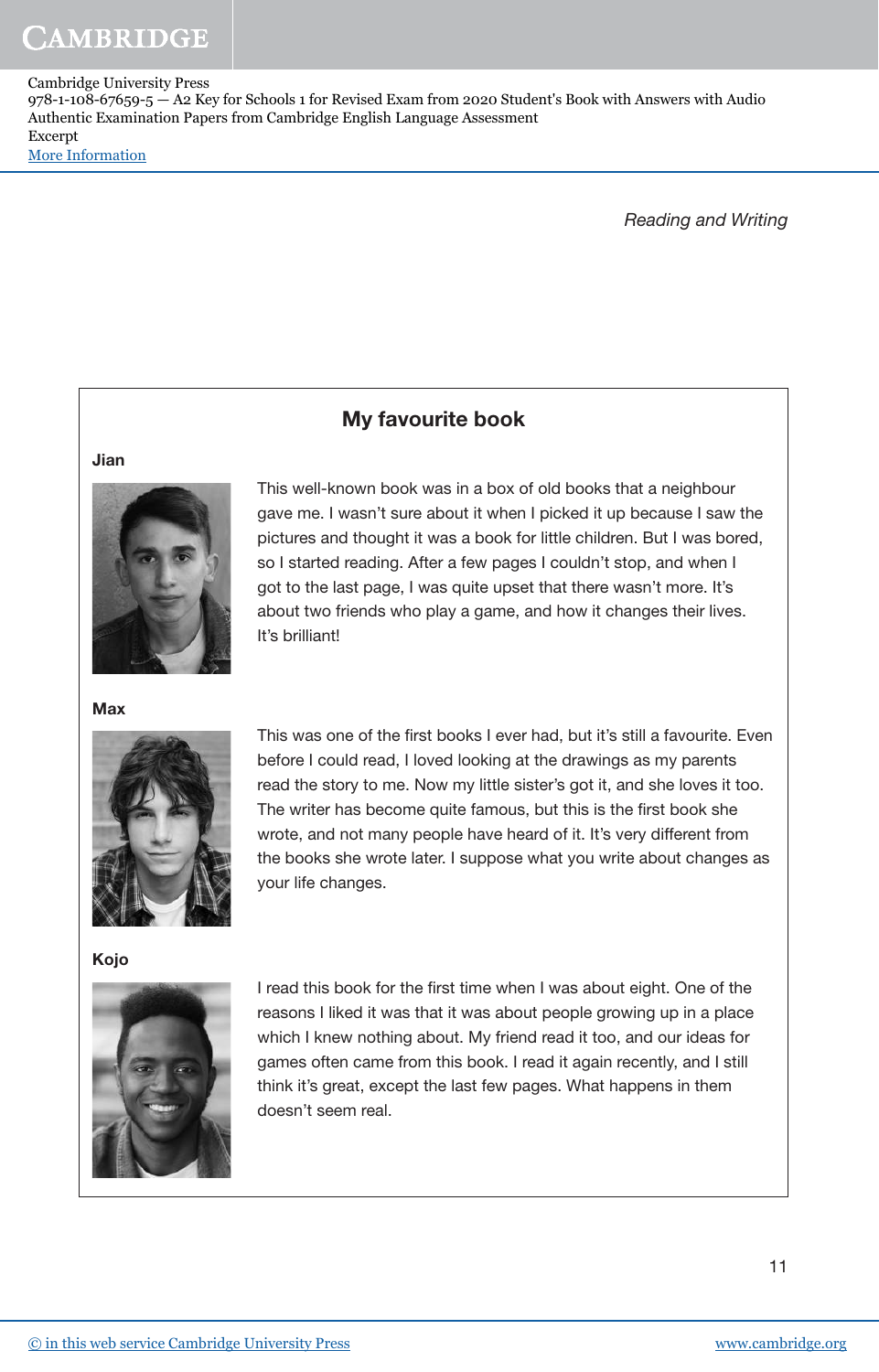Cambridge University Press

978-1-108-67659-5 — A2 Key for Schools 1 for Revised Exam from 2020 Student's Book with Answers with Audio Authentic Examination Papers from Cambridge English Language Assessment Excerpt [More Information](www.cambridge.org/9781108676595)

Test 1

#### PART 3

#### QUESTIONS 14–18

For each question, choose the correct answer.

## A young cheesemaker

16-year-old Pat Tulloch has an unusual hobby. She makes cheese on the family farm in Australia. She began by making yoghurt with her mother when she was little. Then she started watching her father's workers make cheese. When she was ten, she made some herself for the first time. 'It wasn't great,' she says, 'but the workers told me what I was doing wrong and that helped me to slowly get better.'

Pat always needs good milk for her cheese, but she doesn't have to buy it. Her mother and father keep 100 cows on their farm. Pat can just ask them when she needs more. Last year, Pat's neighbour gave her a young cow to keep and look after, but it doesn't produce milk to make cheese yet.

Pat and her family make several types of cheese. Recently they won a prize for one of them. 'It's been great for helping customers find out about us,' says Pat. 'Last month we started selling cheese in New Zealand. People there read about our prize in a food magazine. Soon we're going to do some advertisements, too.'

Pat's next idea is to post some online recipes for cooking with cheese. 'One of my favourites is cheese with eggs for breakfast. It's great! Our cheese is also lovely with pasta – I hope a restaurant might buy some one day.' But right now Pat is still at school. 'Making cheese is fun and winning a prize for it is great, but doing well in my studies matters more for now.'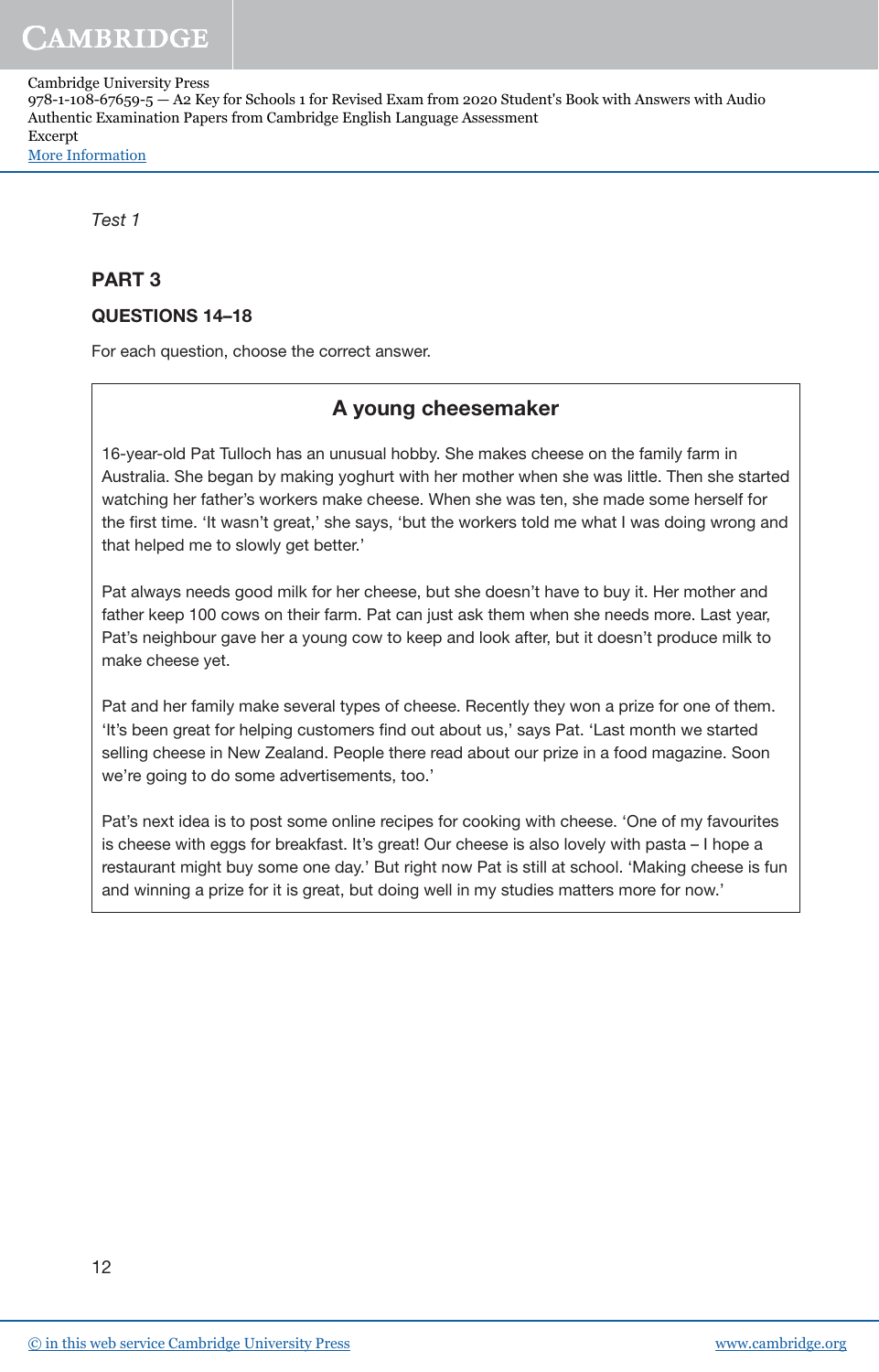Cambridge University Press 978-1-108-67659-5 — A2 Key for Schools 1 for Revised Exam from 2020 Student's Book with Answers with Audio Authentic Examination Papers from Cambridge English Language Assessment Excerpt [More Information](www.cambridge.org/9781108676595)

Reading and Writing

- 14 Pat learned to make good cheese
	- A by listening to the advice she got.
	- **B** by seeing how her mother did it.
	- C by practising at home on her own.
- 15 Where does Pat get the milk for her cheese?
	- A from her neighbour's farm
	- B her father helps her to buy it
	- C her parents give it to her
- 16 Pat says winning the prize means
	- A more people know about her family's cheese.
	- **B** she can be the star of the family's new advertisements.
	- **C** she was invited to visit another country.
- 17 What's the most important thing for Pat at the moment?
	- A writing a new cookbook
	- **B** being successful at school
	- C selling cheese to a restaurant
- 18 In this article, Pat is explaining
	- A why her family started making cheese.
	- **B** how to win a competition for making cheese.
	- C how she has become part of a cheese-making business.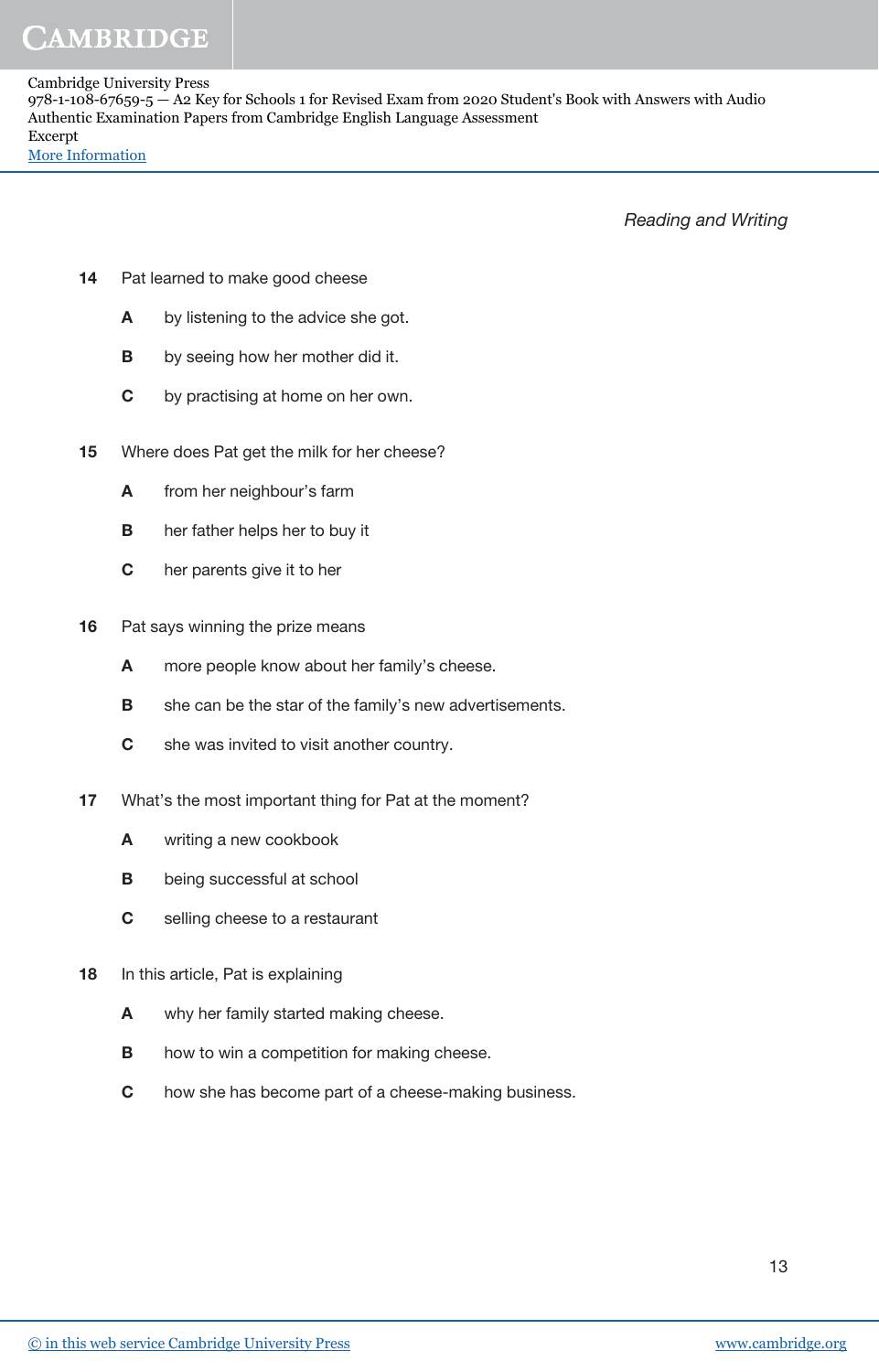Cambridge University Press 978-1-108-67659-5 — A2 Key for Schools 1 for Revised Exam from 2020 Student's Book with Answers with Audio Authentic Examination Papers from Cambridge English Language Assessment Excerpt [More Information](www.cambridge.org/9781108676595)

Test 1

#### PART 4

#### QUESTIONS 19–24

For each question, choose the correct answer.

# Philo T. Farnsworth

Philo T. Farnsworth was born in the USA in 1906. As a child, he was very interested in science and electricity and spent a lot of time (19) .............. about it. He also won a national (20) .............. for young engineers when he was just 13.

When he was 20, Farnsworth (21) ............... his own business. In 1927, he showed everyone his new idea: a (22) ............... of sending pictures using electricity. Many other people were working on ideas for a machine to do this, but Farnsworth's was the first that had no moving parts. In fact, it was the first true electronic TV.

After many business problems, Farnsworth had success in 1938 when another company (23) ............... him \$1 million for his idea. He is not very famous these (24) .............., but, as the father of electronic television, Farnsworth changed the world.

|              |              | 19 A learning |   | <b>B</b> studying |    | <b>C</b> understanding |
|--------------|--------------|---------------|---|-------------------|----|------------------------|
|              |              | 20 A game     | В | match             | C  | competition            |
| $21 \quad A$ |              | became        | В | turned            | C. | started                |
|              |              | 22 A plan     | В | way               | C  | thing                  |
|              |              | 23 A offered  | В | took              | C. | sold                   |
| 24           | $\mathsf{A}$ | times         | В | days              | С  | years                  |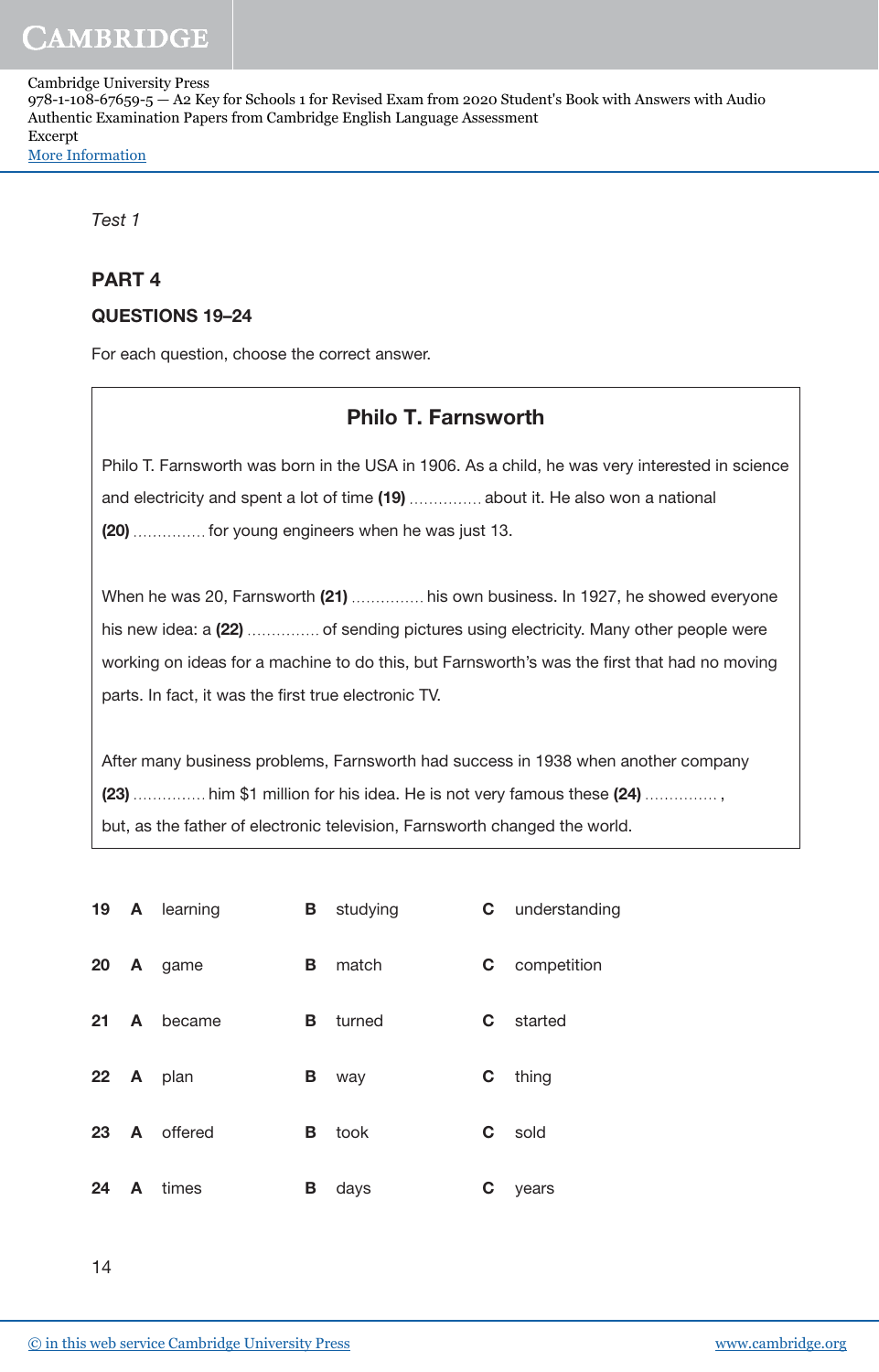Cambridge University Press 978-1-108-67659-5 — A2 Key for Schools 1 for Revised Exam from 2020 Student's Book with Answers with Audio Authentic Examination Papers from Cambridge English Language Assessment Excerpt [More Information](www.cambridge.org/9781108676595)

Reading and Writing

#### PART 5

#### QUESTIONS 25–30

For each question, write the correct answer. Write ONE word for each gap.

| <b>Example:</b>                                                                                                                                                                                                                                                      | $\bf{0}$ | trom |  |  |  |  |  |  |
|----------------------------------------------------------------------------------------------------------------------------------------------------------------------------------------------------------------------------------------------------------------------|----------|------|--|--|--|--|--|--|
| From:<br>Rachel                                                                                                                                                                                                                                                      |          |      |  |  |  |  |  |  |
| To:                                                                                                                                                                                                                                                                  | Chris    |      |  |  |  |  |  |  |
| We're back (0)  our family holiday in the US. It was amazing! It's (25)<br>biggest country I've ever been to. We travelled from Los Angeles to Seattle<br>(26)  car. It's nearly 2000 km and the trip took us (27)  very long<br>time - nearly a week.               |          |      |  |  |  |  |  |  |
| My family liked Los Angeles best, (28)  I didn't agree - Seattle was my favourite<br>place. It's smaller (29)  Los Angeles, and the food was better. Seattle is near the<br>sea and we ate lots of fish. The only problem was that (30)  rained almost<br>every day! |          |      |  |  |  |  |  |  |
| Let's meet for a chat soon. I have a present for you!                                                                                                                                                                                                                |          |      |  |  |  |  |  |  |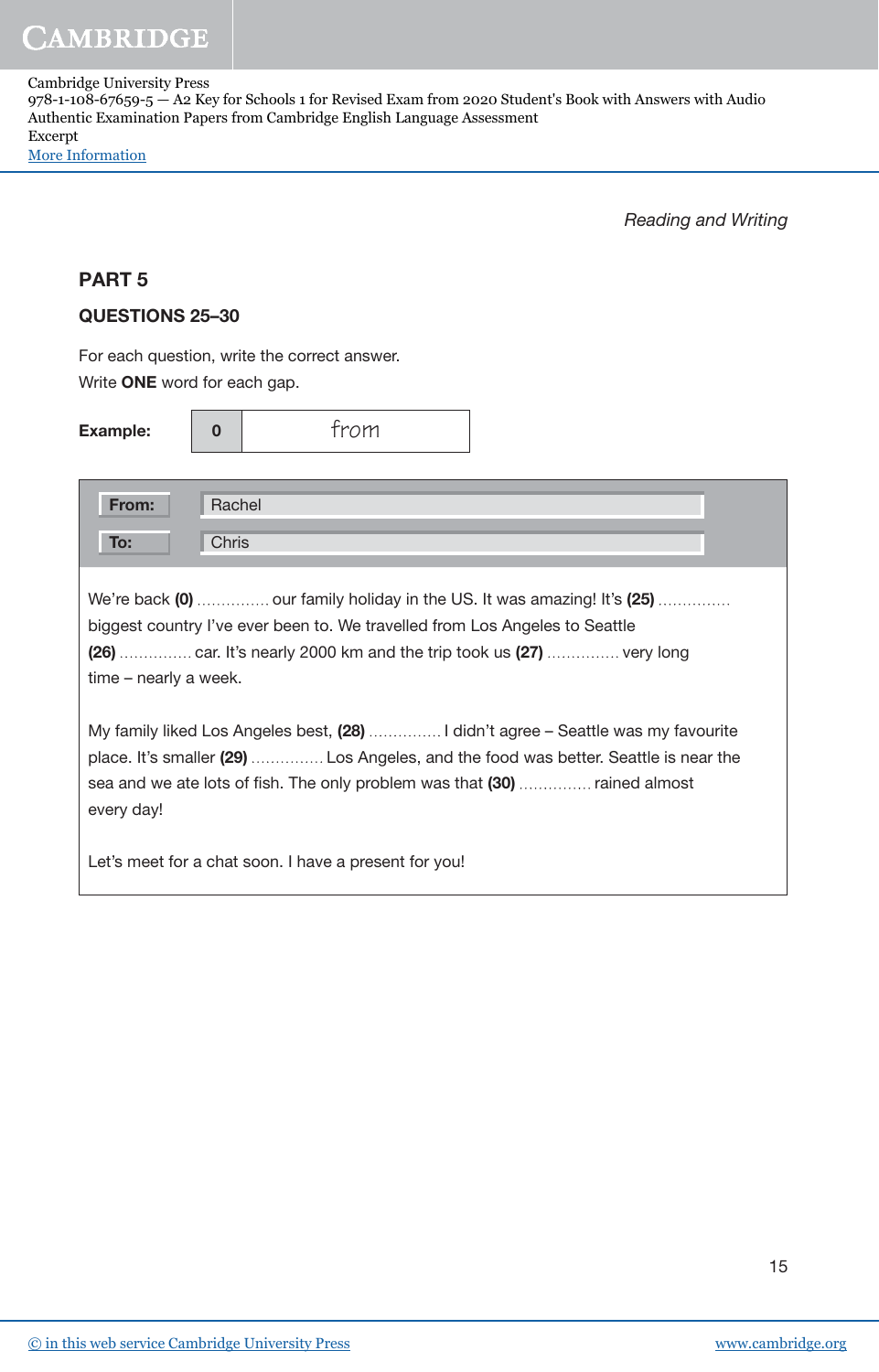Cambridge University Press 978-1-108-67659-5 — A2 Key for Schools 1 for Revised Exam from 2020 Student's Book with Answers with Audio Authentic Examination Papers from Cambridge English Language Assessment Excerpt [More Information](www.cambridge.org/9781108676595)

Test 1

#### PART 6

#### QUESTION 31

You are going camping next weekend with your family. Write an email to your English friend, Lee.

In your email:

- ask Lee to come camping with you and your family
- say why you are going camping
- tell Lee what to bring.

Write 25 words or more.

Write the email on your answer sheet.